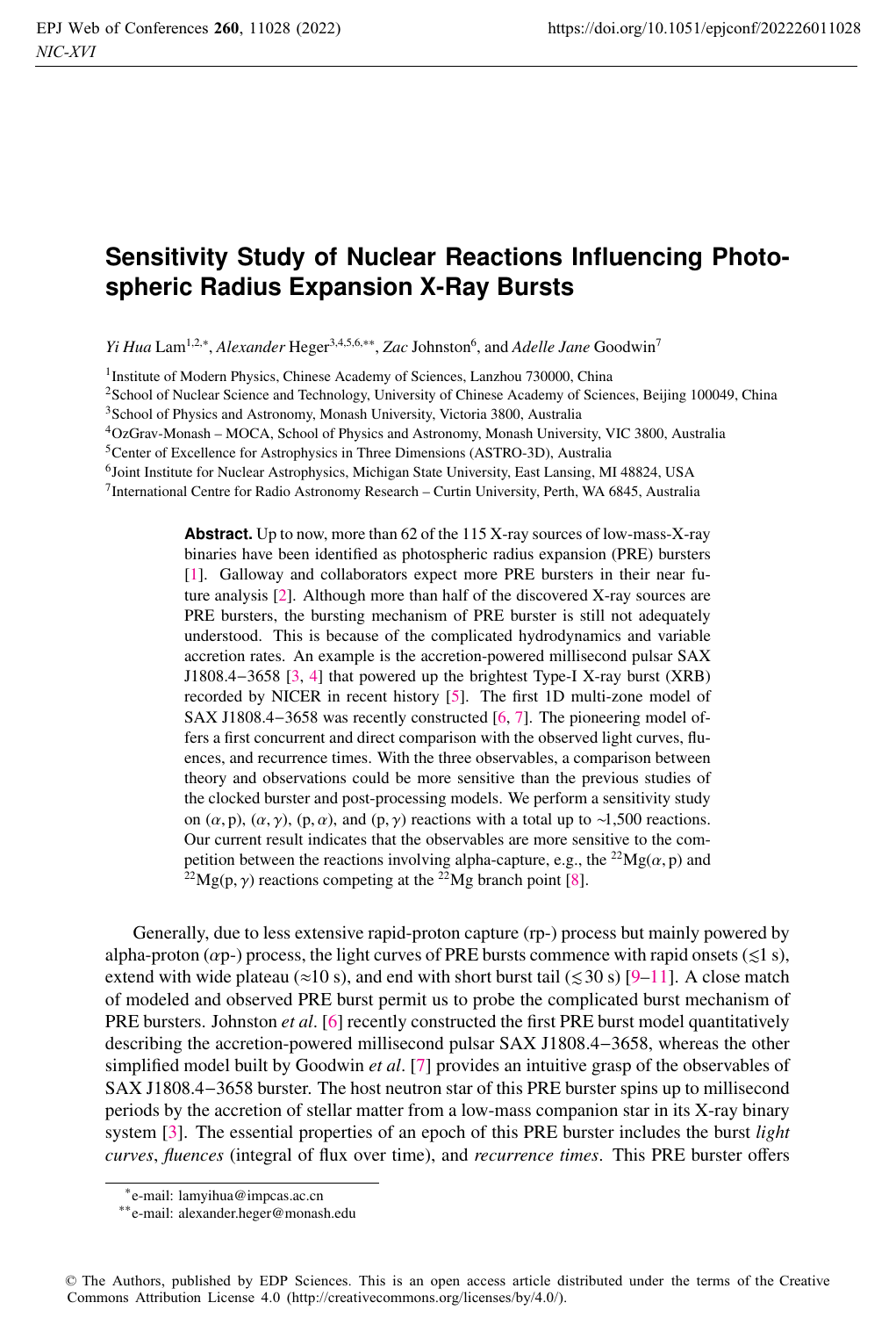more concurrent observables for us to compare with models. Therefore, we expect the comparison of these PRE-burster observables is more sensitive than merely the comparison of light curves and recurrence times, e.g., the comparison of light curves and recurrence times of the GS 1826−24 clocked burster. Recently, only the PRE models were used to quantitatively match with these three observables. Table 1 shows the comparison of available models, their characteristics, and XRB observables that had been studied with published results.

|  |  | Table 1. XRB models and the respective observables that have been studied. |  |  |
|--|--|----------------------------------------------------------------------------|--|--|
|  |  |                                                                            |  |  |

| Models                                | self-consistent | modeled     | matched with observation |                 |         |
|---------------------------------------|-----------------|-------------|--------------------------|-----------------|---------|
|                                       | hydrodynamics   | light curve | light curve              | recurrence time | fluence |
| 0D One-zone post-processing           | No              | Yes         | -                        | -               |         |
| $OD$ One-zone                         | No              | Yes         | -                        | -               |         |
| 1D Multi-zone GS 1826-24 [12, 13]     | Yes             | Yes         | Yes                      | Yes             |         |
| 1D Multi-zone SAX J1808.4-3658 [6, 7] | Yes             | <b>Yes</b>  | Yes                      | Yes             | Yes     |

Note: The models' features that have not been used to quantitatively compare with the observable are indicated as dash lines.

Concurrently comparing light curves, fluences, and recurrence times permits us to scrutinize the constructed XRB models, e.g., the assumed hydrodynamics, to simulate and to study the extreme astrophysical environment. Moreover, the sensitivity study on these three observables helps us to identify important reactions, and then to constrain and to improve the pioneer PRE XRB model, e.g., the H/He/metaliticiy ratios and accretion rate. With a more constrained PRE XRB model, this opens new opportunities for us to study neutron-star compactness, mass, radius, and cooling processes of SAX J1808.4−3658 burster of which the host neutron star is extremely cold, exhibiting rapid and active cooling processes [14]. In additions, the hydrodynamic data generated from an 1D multi-zone SAX J1808.4−3658 XRB model could be beneficial for one-zone post-processing and one-zone models to obtain the nuclear energy generation (XRB flux) consistent with the input hydrodynamic snapshots.



Figure 1. SAX J1808.4−<sup>3658</sup> PRE bursts of *Epoch Oct 2002*. The observed bursts O1, O4, O5, and O6 (black lines), and the corresponding modeled bursts B1, B4, B5, and B6 (red lines) based on the restored Johnston *et al*. [6] model using Hu *et al.* <sup>22</sup>Mg( $\alpha$ , p) reaction rate [8] with mass fractions  $X_{\rm H}/X_{\rm He} = 0.413/0.567$ and time dependent accretion rate.

Figure 1 shows the modeled and observed PRE burst light curves of SAX J1808.4−3658. We reproduce the observed PRE bursts of SAX J1808.4−3658 (*Epoch Oct. 2002*) using Johnston *et al.* [6] and Goodwin *et al.* [7] models with Non-Smoker  $^{22}Mg(\alpha, p)$  reaction rate (yellow diamonds and purple stars in Fig. 2). Nevertheless, with implementing the most updated  $^{22}Mg(\alpha, p)$  reaction rate experimentally deduced by Hu *et al.* [8] with the lowest uncertainty compared to all currently available  ${}^{22}Mg(\alpha, p)$  rates, an extra burst is produced and the overall recurrence times of all PRE bursts are shifted (blue open squares in Fig. 2). This most updated <sup>22</sup>Mg( $\alpha$ , p) rate is in fact almost one order of magnitude lower than Non-Smoker <sup>22</sup>Mg( $\alpha$ , p) rate. The primary reason for producing an extra burst is due to the competition between the <sup>22</sup>Mg( $\alpha$ , p) and <sup>22</sup>Mg( $p$ ,  $\gamma$ ) reactions at the <sup>22</sup>Mg branch point within the accreting envelope maximum temperature range of PRE burst which lasts for around 10 s and is <sup>1</sup>/<sup>3</sup> of the duration of a PRE burst. The process of restoring the PRE model permits us to constrain the mass